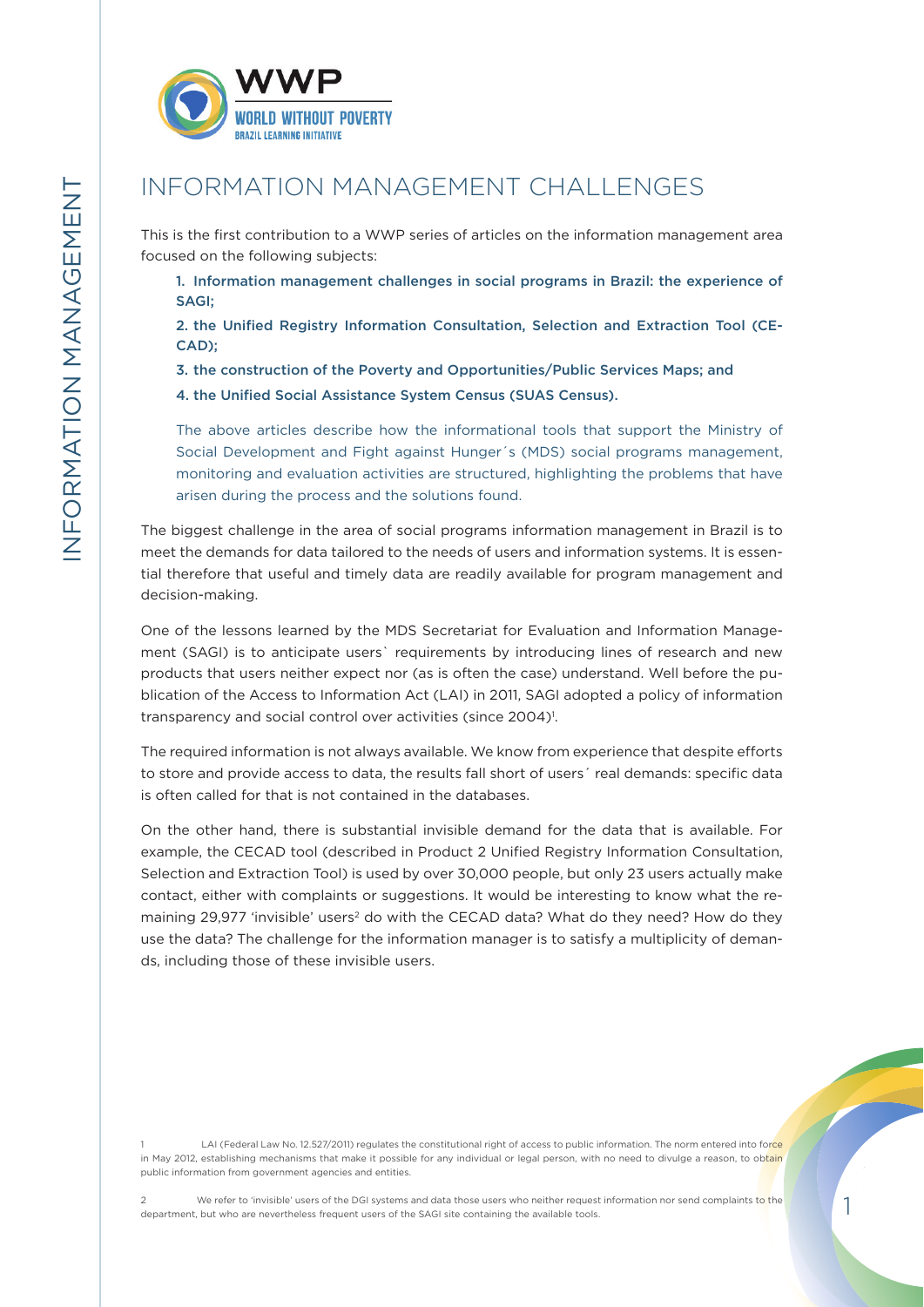There is no single definition of 'information'. Any definition of the word depends on the context in which the user operates, and of his requirements and his capacity to handle and understand the data. The great challenge of information management is therefore to ensure that data is delivered in accordance with the user's needs and time constraints.

Information management professionals need a range of skills, such as the technical knowledge needed for collecting the correct inputs for producing the expected results. They also need to know how to display information by using, for example, tables, graphs, texts, maps, or a combination of all these devices. Timing and inputs are critical success factors. To make an analogy, when cooks are called upon to prepare a meal for an unexpected visit, they can justifiably complain that they should have minimum advance warning of the visit. Notwithstanding their cooking skills (technical), they also need appropriate ingredients (inputs) for the dishes they are asked to prepare. There is no point in having sophisticated ingredients if the cook has no knowledge of the correct techniques for handling them. The reverse situation is also true: skilled in preparation techniques, but lacking the proper ingredients, the cook is unlikely to produce a satisfactory result. The parallel with information management is obvious: it is essential to combine technical knowledge and data inputs in order to deliver data that is both useful and timely.

# Information Management in SAGI: the main tools

Since its establishment in 2004, SAGI has accumulated a set of data and trained its staff to master the many techniques for presenting information and, more recently, for analysing it.

An MDS department exclusively tasked with information management is responsible for identifying information requirements and problems at the strategic and managerial levels, and for proposing and developing solutions to bolster program management and decision-making. SAGI in effect organizes and manages the databases linked to MDS programs and actions and develops informational tools to support the monitoring and evaluation activities of the Ministry´s mainstream departments.

In addition to developing tools for organizing and incorporating data from the Unified Registry and various other data sources, SAGI also produces applications with maps, satellite images and textual materials arising from qualitative surveys and documents of interest to the MDS.

The following are the main tools:

#### 1. The Social Information Matrix (MI Social)

This matrix organizes password-free data from MDS programs dating from 2004. The matrix is user-friendly, allowing queries to be entered in pre-selected spaces (e.g. Brazil, regions, states, municipalities, or special areas) in different formats (charts, graphs or maps). It is also the main source for other information management tools.

*http://aplicacoes.mds.gov.br/sagi-data/misocial/tabelas/mi\_social.php*

*http://www.mds.gov.br/sagi no link "Matriz de Informação Social"*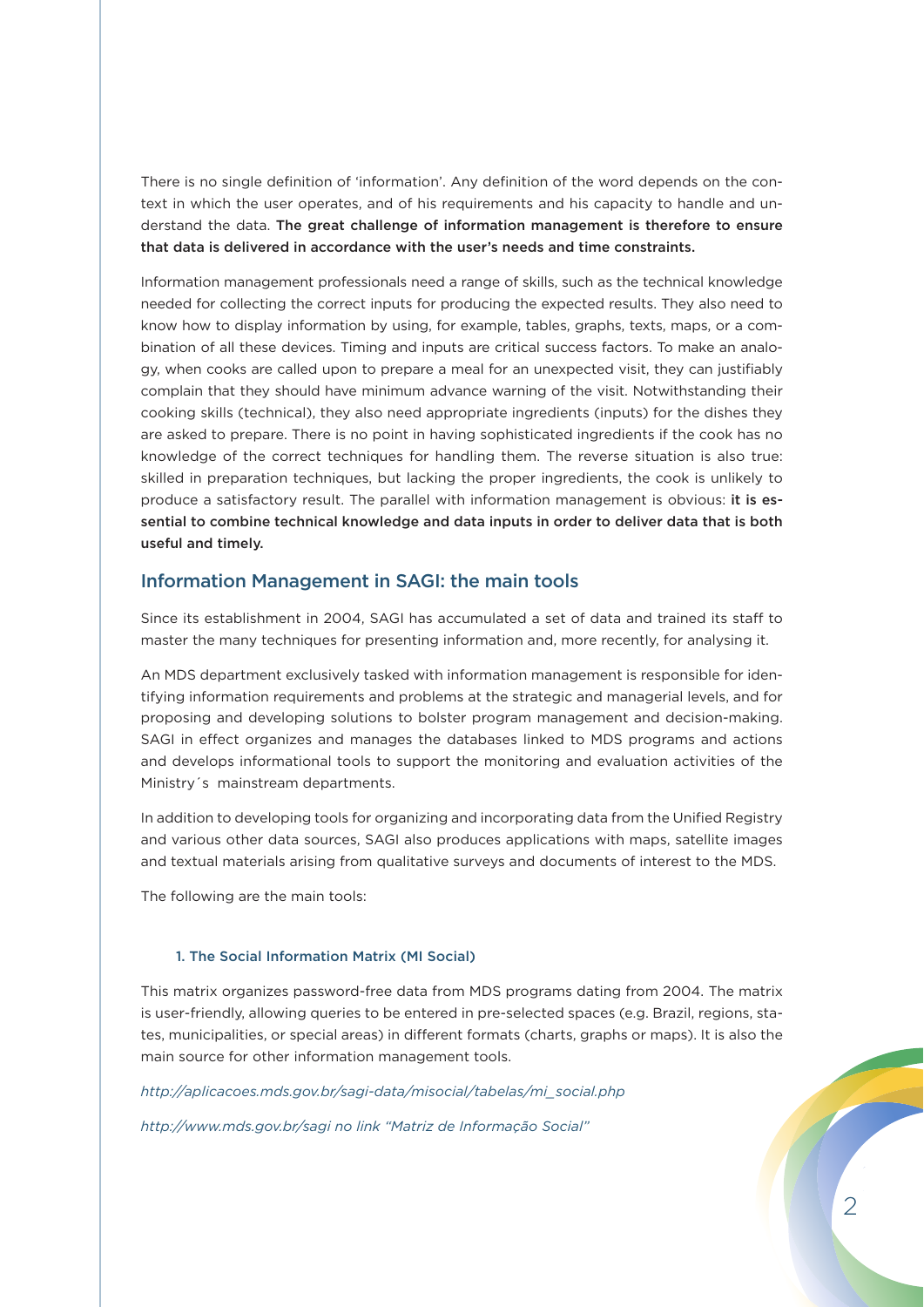# 2. CECAD (Unified Registry Data Consultation, Selection and Extraction)

Data can be accessed related to individuals and families registered in the Unified Registry. The tool is also invaluable for planning and implementing social programs at all government levels (given the sensitive information a password is needed for access).

*www.mds.gov.br/sistemagestaobolsafamilia*

*http://aplicacoes.mds.gov.br/sagi/cecad/auth/*

## 3. Social Information Reports ('RI Social')

Provides specific data on the programs, activities and services relating to cash transfer policies, social assistance, food and nutrition security, and productive inclusion in the municipalities and states. Free access.

*http://aplicacoes.mds.gov.br/sagi/RIv3/geral/index.php?kseg=1*

# 4. Unified Social Assistance System Census ('SUAS Census')

Provides information about the physical and management structures, human resources and the services and benefits provided by the different social assistance teams. Free access.

#### *http://www.mds.gov.br/sagi/censosuas*

All the censuses and associated applications can be browsed by opening the "SUAS Management" window.

# 5. MapaSAN

The Food and Nutrition Security Map (MapaSAN) is an annual survey tool that contributes to improving management of the National Food and Nutrition Security System (SISAN) and the National

*http://aplicacoes.mds.gov.br/sagi/portal/?grupo=5*

## 6. PAA Data

The PAA DATA provides information on the Food Acquisition Program (PAA), with data on all the implementers of this program: CONAB (National Company for Food Supply), states and municipalities. Free access.

*http://aplicacoes.mds.gov.br/sagi/paa/visi\_paa\_geral/*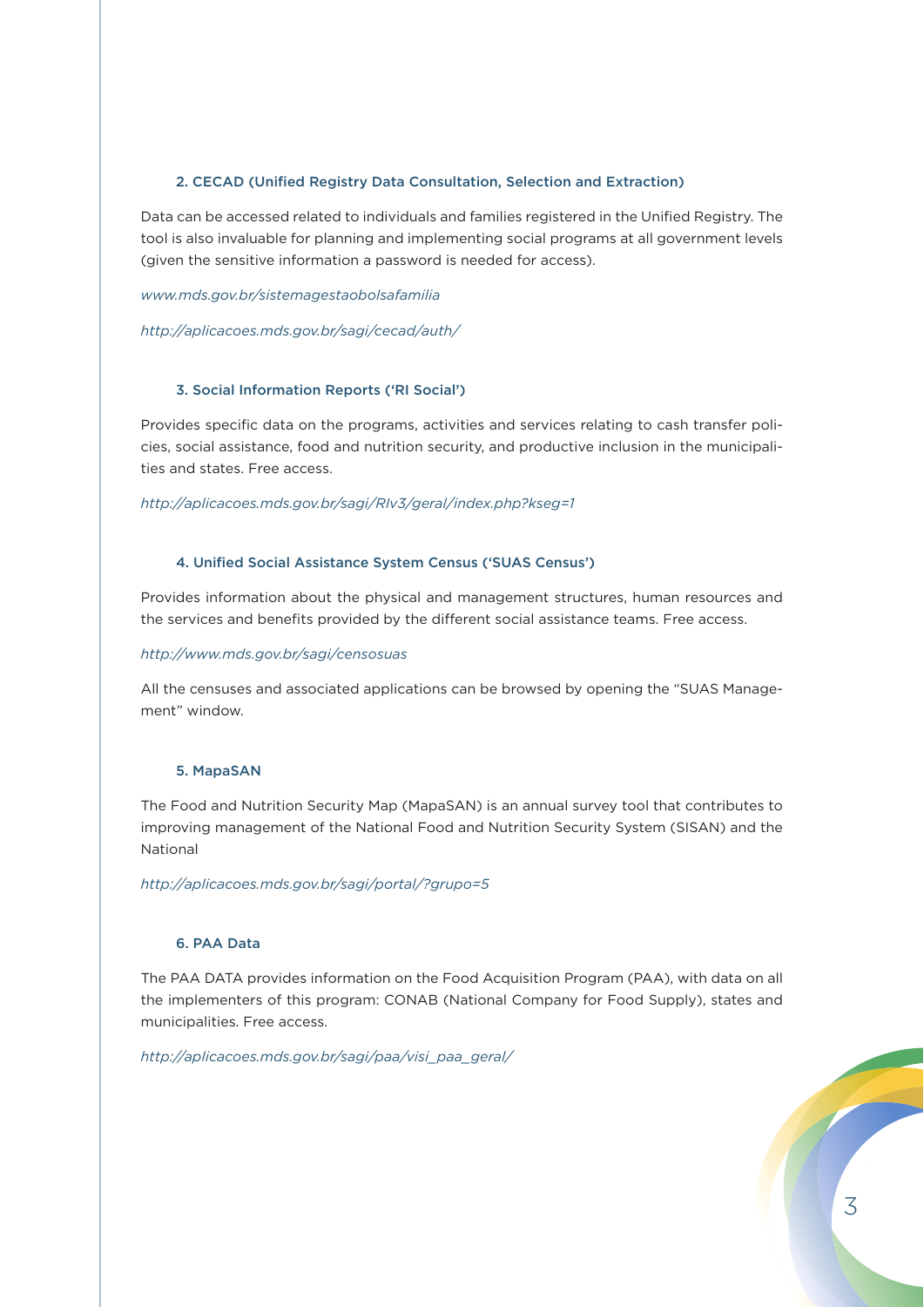## 7. 'Data Social'

This site contains data and indicators for preparing up-to-date diagnoses and monitoring of MDS policies, as well as social, demographic and economic data referring to Brazil as a whole, its regions, states, towns and cities. Free access.

#### *http://aplicacoes.mds.gov.br/sagi-data/METRO/metro.php?p\_id=4*

## 8. IDV (Vulnerable Household Identification)

The IDV is an application for preparing poverty maps at state, municipality and census sector levels. It contains data and indicators of poverty, vulnerability and specific population groups, making it possible to locate and measure the areas with the highest concentration of families living in a situation of poverty or vulnerability. Free access.

#### *http://aplicacoes.mds.gov.br/sagirmps/idv/*

## 9. MOPS (Opportunities and Public Services Map)

This map contains data on public facilities and services that are available in the municipalities in the areas of social assistance, education, health and employment. MOPS also contains information on job vacancies and productive inclusion opportunities in the municipalities. Free access.

http://aplicacoes.mds.gov.br/sagi/FerramentasSAGI/Mops/

#### 10. Brazil without Poverty in your Municipality Portal

This site provides comprehensive access to the set of tools, reports and information on the actions and programs of the Brazil without Extreme Poverty Plan in the selected municipality. Free access.

*http://aplicacoes.mds.gov.br/sagirmps/ferramentas/nucleo/grupo.php?id\_grupo=69*

#### 11. Brazil without Poverty in your State Portal

This site provides comprehensive access to the set of tools, reports and information on the actions and programs of the Brazil without Extreme Poverty Plan in the selected state. Free access.

*http://aplicacoes.mds.gov.br/sagirmps/ferramentas/nucleo/grupo.php?id\_grupo=78*

#### 12. Social Assistance and Care Services Registry (RMA)

A registry of services provided in the social assistance units.

*http://aplicacoes.mds.gov.br/sagi/atendimento/auth/index.php*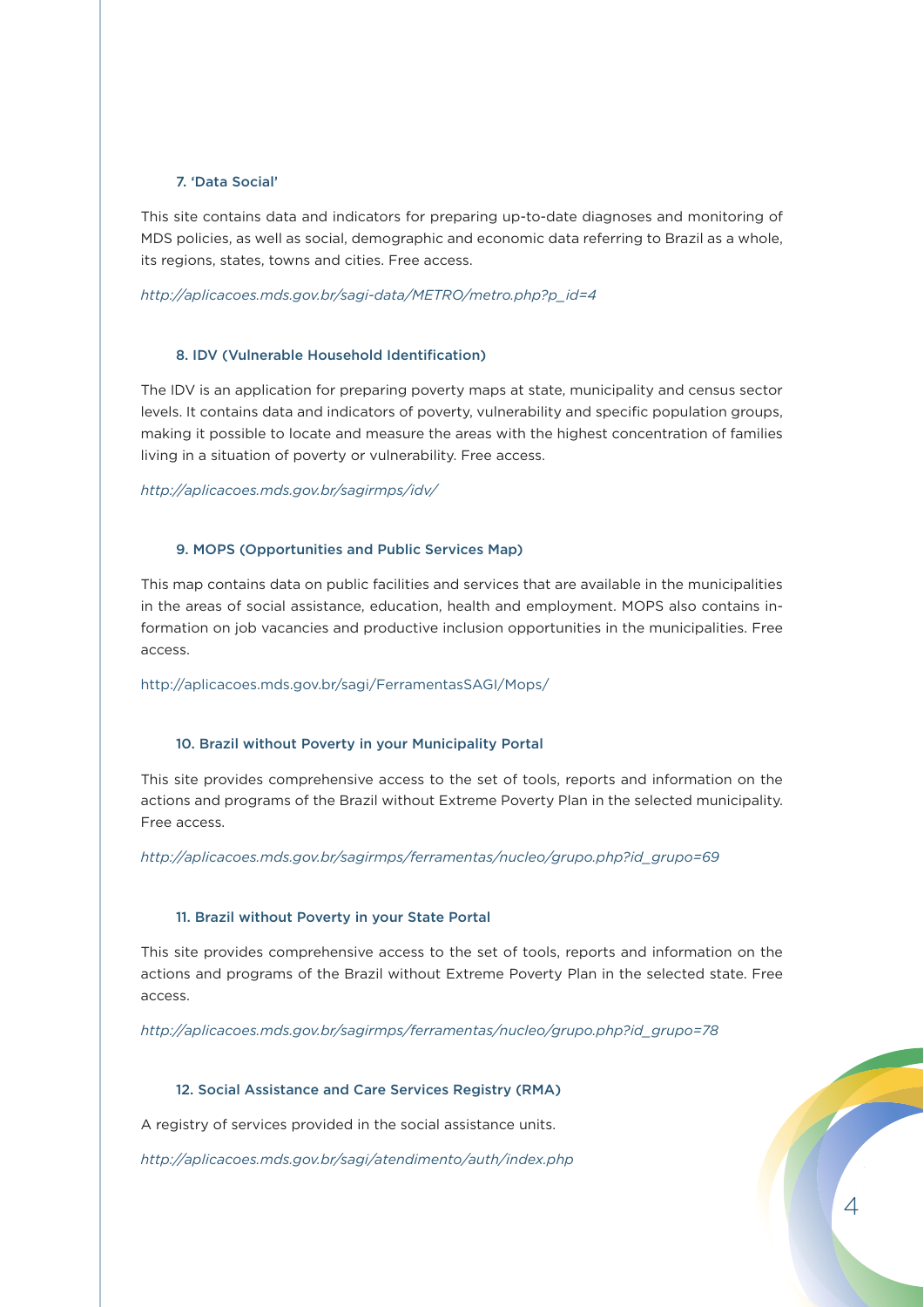#### 13. Social Development Programs Portal

This site contains surveys and results, together with the main features of programs run by the MDS. The aim is to provide access to information in a single place, thus facilitating consultation by researchers, directors and managers, and the monitoring of social policies by citizens themselves. Free access.

*http://aplicacoes.mds.gov.br/sagirmps/simulacao/portalprogramas/*

## 14. 'TABSUAS' (Microdata Tab)

The SUAS tabulator makes it possible to prepare tabulations of data collected in the SUAS Census, as well as monitoring of the services under the Unified Social Assistance System (ITS). Free access.

*http://aplicacoes.mds.gov.br/sagi/simulacao/tabsuas/*

# 15. Social Vulnerability Thematic Maps (MAVS)

This application can be used for preparing thematic maps of indicators related to intra-municipal social vulnerability in all the municipalities. Extreme poverty maps, as well as illiteracy maps, and maps showing concentrations of children and elderly people, can also be prepared with this application. Free access.

*http://aplicacoes.mds.gov.br/sagirmps/mapas\_pobreza\_mapa/*

# 16. National Program for Access to Technical Education and Employment (PRONATEC) / Brazil Without Extreme Poverty

This site is intended to provide support to social assistance teams working in the municipalities that subscribe to the PRONATEC scheme .

#### *http://aplicacoes.mds.gov.br/sagi/simulacao/sesep/auth/index.php*

#### 17. National Food and Nutrition Security Plan Monitoring System (SISPLANSAN

SISPLANSAN aims to track and monitor the implementation of the National Food and Nutrition Security Plan. The tool provides transparency to government activities related to the Plan, and helps the Interministerial Chamber on Food and Nutrition Security (CAISAN) to develop studies in support of decision-making by the federal government.

*http://aplicacoes.mds.gov.br/sagi/plansan/*